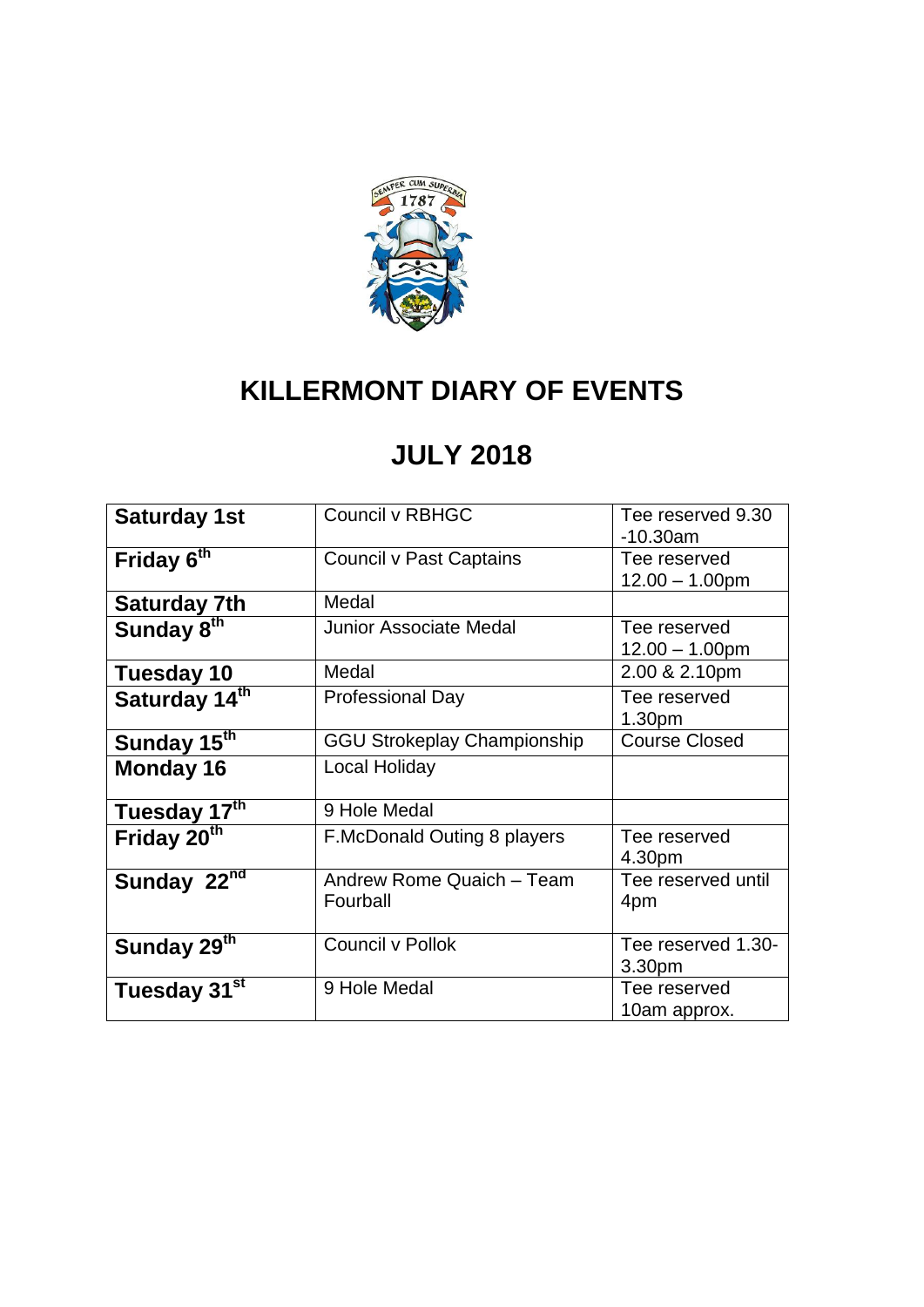

## **KILLERMONT DIARY OF EVENTS**

### **AUGUST 2018**

| Wednesday 1 <sup>st</sup> | Western Club Golf Society v               | Tee reserved 1pm   |
|---------------------------|-------------------------------------------|--------------------|
|                           | RNUC of Aberdeen 24 players               |                    |
| Friday 3rd                | Andy Kellock Cup                          | Tee reserved       |
|                           |                                           | 10.00 - 3.00pm     |
| Saturday 4 <sup>th</sup>  | Medal - Club Championship 1 <sup>st</sup> |                    |
|                           | <b>Qualifying Round, Senior</b>           |                    |
|                           | <b>Championship Qualifying Round</b>      |                    |
|                           |                                           |                    |
| <b>Sunday 5th</b>         | Club Championship $2^{nd}$ Qualifying     | Tee reserved       |
|                           | Round                                     | $09.45 - 11.15$ am |
|                           |                                           |                    |
|                           |                                           | Tee reserved 3.00- |
|                           | <b>Junior Associate Medal</b>             | 4.30pm             |
| Monday 6 <sup>th</sup>    | Club Championship 1 <sup>st</sup> Round   | Tee reserved 4.30  |
|                           |                                           | $-6.00pm$          |
|                           | Senior Championship 1 <sup>st</sup> Round | Tee reserved 3.00  |
|                           |                                           | $-4.30pm$          |
| Tuesday 7 <sup>th</sup>   | Medal                                     |                    |
|                           |                                           |                    |
| <b>Thursday 9th</b>       | Club Championship 2 <sup>nd</sup> Round   | Tee reserved       |
|                           |                                           | $4.30 - 6.00$ p.m. |
|                           |                                           |                    |
|                           | Senior Championship 2 <sup>nd</sup> Round | Tee reserved       |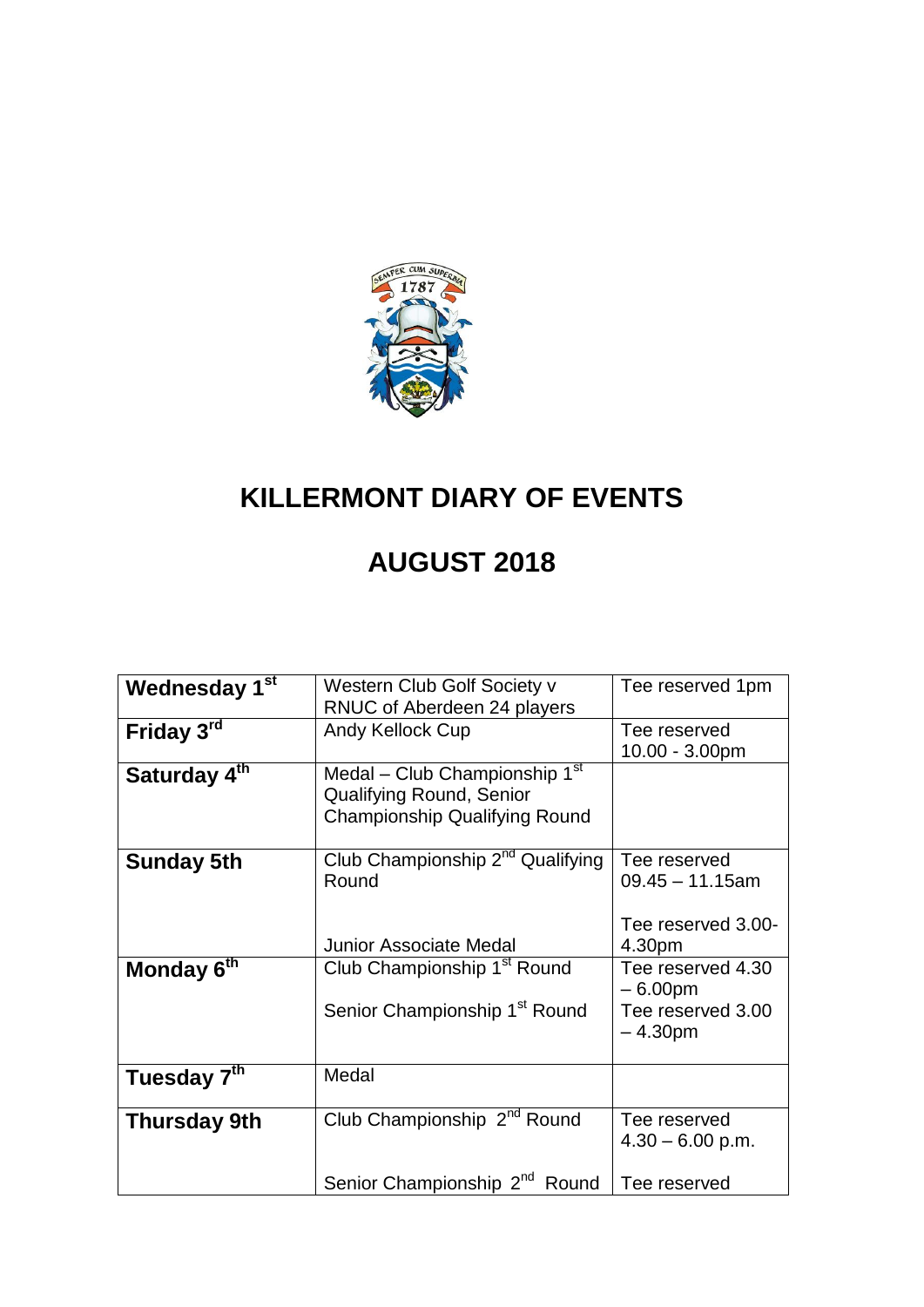|                            |                                | $3.30 - 4.30$ pm   |
|----------------------------|--------------------------------|--------------------|
|                            |                                |                    |
| <b>Friday 10th</b>         | Club Championship- Semi Finals | Tee reserved 4.45  |
|                            |                                | $-5.30pm$          |
|                            | Senior Championship - Semi     | Tee reserved 4.00  |
|                            | Final                          | $-4.45$ pm         |
|                            |                                |                    |
|                            | Bank of Scotland 24 players    | Tee reserved       |
|                            |                                | 1.30 <sub>pm</sub> |
| Sunday 12 <sup>th</sup>    | Club Championship Final &      | Tee reserved       |
|                            | Senior Championship (am only)  | 9.00-10.00am       |
|                            |                                | $&1.30 - 2.30$ pm  |
| Wednesday 15 <sup>th</sup> | Seniors v Royal Burgess        | Tee reserved 12    |
|                            |                                | $noon - 2.00pm$    |
| Friday 17 <sup>th</sup>    | Mr Young + 3 (Former Member)   |                    |
| Monday 20 <sup>th</sup>    | I Morrow Ayrshire Police 28    | Tee reserved       |
|                            | players                        | 10.30am            |
| Fri day 24 <sup>th</sup>   | M. Gribben Member Benefit      | Tee reserved       |
|                            | Package 28 players             | 10.30              |
| Saturday 25 <sup>th</sup>  | <b>Members Guest Day</b>       | Tee reserved until |
|                            |                                | 4.30pm             |
| Sunday 26 <sup>th</sup>    | Club Match v New Golf Club St  | Tee reserved       |
|                            | Andrews                        | $10.30 - 11.15$ am |
| Friday 31 <sup>st</sup>    | Royal Wellington Reciprocity 2 | Tee                |
|                            | players                        | reserved10.30am    |